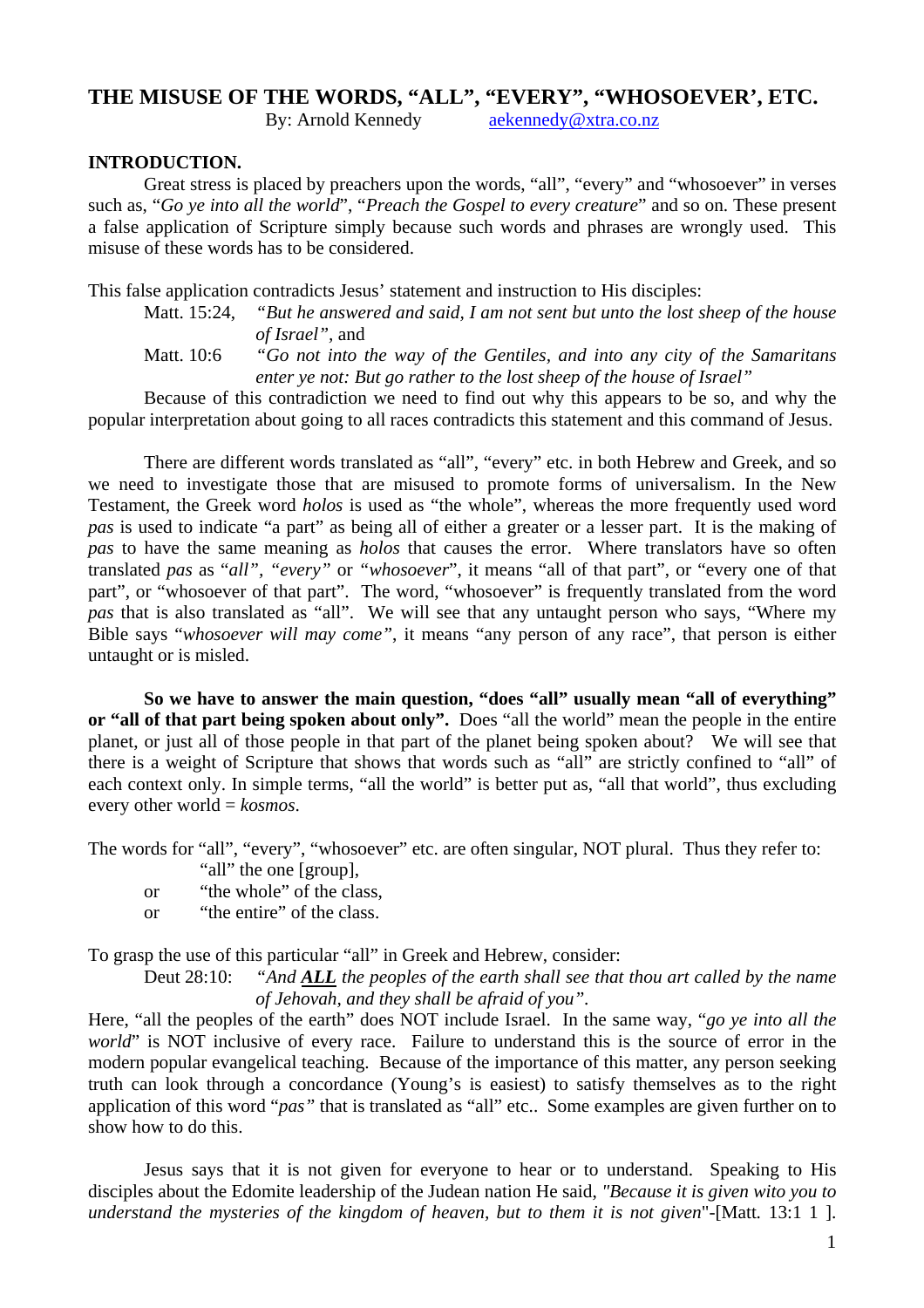Immediately we have just one exception like this, then "every" and "all" cannot include that exception, or the other exceptions. If an exception is made about the Edomites who cannot find repentance, or of those borm as tares about which Jesus said, *"Leave them alone",* then these cannot be part of the "all" being addressed. Jesus did not preach to certain peoples, as we have seen. Jesus said He was sent to Israel and to save *"His people"* from their sins. Are we to be wiser than Jesus?

When we consider the volume of Scriptures detailing the exclusiveness of Israel, if we had no mind-set or previous pre-conditioning, we would have to agree to the following:

- 1. They are all consistent statements of fact, [not inferences].
- 2. They all relate to Israel alone, as a race, no other race being included.
- 3. Israel alone is God's inheritance, as is stated.
- 4. There is no conflict about redemption applying to Israel alone.
- 5. That certain covenants and promises referred to were made only with Israel.
- 6. That Israel is a holy, *i.e.set-apart,* race -[What is commonly called The Chosen Race].
- 7. That the Statutes *[choq]* and the Judgements *[mishpat]* were given to Israel alone as a servant nation.
- 8. That the word *"Jews"* is not mentioned in any of these Scriptures.
- 9. That there are different *'seeds",* and that Abraham's seed is genetic.
- 10. That none of these Scriptures can be 'spiritualised'.

If we come to this conclusion about a unique Israel racially, there will immediately be a dilemma between:

[a] What the Scripture teaches in direct statements showing the exclusiveness of Israel through both Testaments.

[b] What is inferred from indirect verses as used by universalists. Universalists may use what appear to be direct statements, but there are certain words that have been given new meanings and tenses. Sometimes completely wrong and deceptive meanings have been placed on words and some of these have become accepted modern teachings. To these manufactured word meanings, "types" are added to fit the interpretation. This is the common way of teaching, but this is not teaching that is based upon the Cornerstone or the given foundation of the Law, the Psalms and the Prophets - (Eph. 2:20).

[c] What we think we see manifest in terms of Christian experience in other races- Both psychology and deliverance from demonic activity, and protection whilst other races are amongst Israel, have application here. But, redemption can only apply to Israel.

Now we can look further into some individual verses, and words in those verses.

## **"EVERY CREATURE".**

As said above, Mark 16:15 is misused in that it appears to be saying that the Gospel is for every race. Which "world" were the disciples to go into? This is a fair question. When the disciples were sent to the *lost sheep of the House OF ISRAEL*, to whom and to which "world" were they sent? When Jesus said in Matthew 15:24: *I am not sent BUT unto the lost sheep of the House of Israel*, to what race was He sent? Are we to say Jesus was wrong and that He was sent to every race? Are we to say Jesus was wrong in sending His disciples only to Israelites? If they were told *go ye into all the world*, why did they not go to the Negroes, the Chinese or the Indians? Why did they choose only one direction and proceeded to where the Children of Israel were? The location of the House of Israel at that time can be easily established historically.

*Matt 11:1* … *he departed thence to preach in their [the disciples'] cities.* 

*Matt 10:5-7 Go not into the way of the Gentiles, and into any city of the Samaritans enter ye not: but go rather to the lost sheep of the house of Israel. And as ye go, preach (proclaim), saying, The kingdom of heaven is at hand.*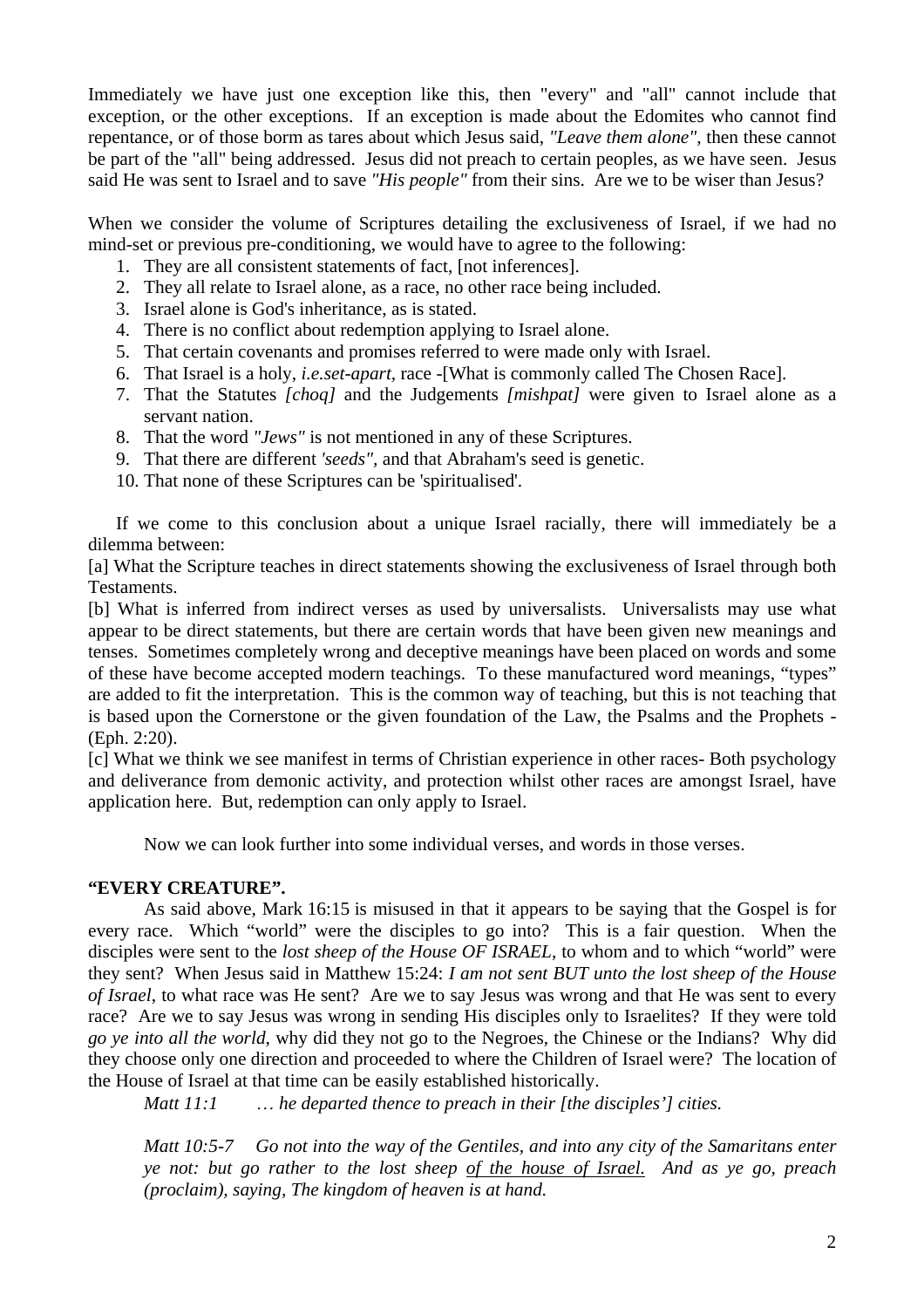The disciples were instructed specifically not to go to certain peoples. The disciples of Jesus went out from Galilee knowing exactly where to find these "lost" sheep. They were not so "lost" that they could not be found!

#### **"ALL", "EVERY ONE", "WHO-SO-EVER", ETC.**

Consider again these two verses:

*John 3:16 God so loved the world … Mark 16:15 Go ye into all the world …* 

Such verses are the basis of the thought that the *go and preach the gospel to every creature* of Mark 16:15 refers to going to every person of every race on earth. Let us consider some of the words in these verses.

Preach or *kerusso* means to proclaim, or to announce good news like a town crier. It does not mean "to make disciples" or "to evangelise", as many teach. But where were they to make their proclamations? Was it to everyone of every race? Let us look at *every creature*. The Greek word *ktisis* is given by:

Strong G2936-7 as "original formation, building, creature, and ordinance".

Vine's Dictionary of New Testament Words*: "Ktizo* is used among the Greeks to mean the foundation of a place, a city, or a colony ... It is a significant confirmation of Rom 1:20,21 that in all non-Christian Greek literature these words (*ktizo* and its derivatives) are never used by Greeks to convey the idea of a Creator or of a creative act by any of their gods. The words are confined by them to the acts of human beings.

This is the *creature* [or rather, *creation*] of Mark 16:15. The word *ktisis* in the Greek is used to indicate the product of human building or formation. In this context it refers to a village, or place where people live. A *ktisis* is built by man, not God*.* The disciples were to go specifically to the places or the villages or places where the Israelites lived.

Matt 10:23 *Ye shall not have gone over the cities of Israel, til the Son of Man be co*me. We cannot make "*the cities* **of Israel"** mean the cities of every race. Note here that Jesus is speaking of the time of the end.

What is the area of proclamation? Is it not all the world of Israel? What were they proclaiming? Was it not the Gospel of the Kingdom?

The Kingdom is what Jesus and John the Baptist came proclaiming *repent: for the kingdom of heaven is at hand*. Who proclaims either of these today? It is impossible to believe and teach both the modern universal gospel to all races and the exclusive Kingdom of Heaven at the same time. Jesus confines *all the world* to the cities of Israel! In other words, this is what is to be proclaimed in the dwellings or places where the Israelites live right up to the end of the age.

## **ARE "ALL" and "EVERY" LIMITED EXPRESSIONS?**

Does "all" usually mean "all of everything" or "all of that part being spoken about"? Does *all the world* mean all the planet, or just all of that part of the planet being spoken about. A look through Young's Analytical Concordance will show how these words are used. This will give an indication without having to go into the Greek. Being certain on this topic is well worth the time involved researching lexicons to determine the correct meanings of the words used.

To grasp the use of *all* in Greek and Hebrew, consider Deut 28:10, " *and all the people of the earth shall see that thou art called by the name of the Lord, and they shall be afraid of thee"*. Here, *all the peoples of the earth* does NOT include Israel. In the same way, *go ye into all the world* is NOT inclusive of every race. Failure to understand this is the source of error in the modern popular teaching. Jesus says that it is not given for everyone to hear or to understand. Immediately we have just one exception, then "every" and "all" cannot include that exception, or the other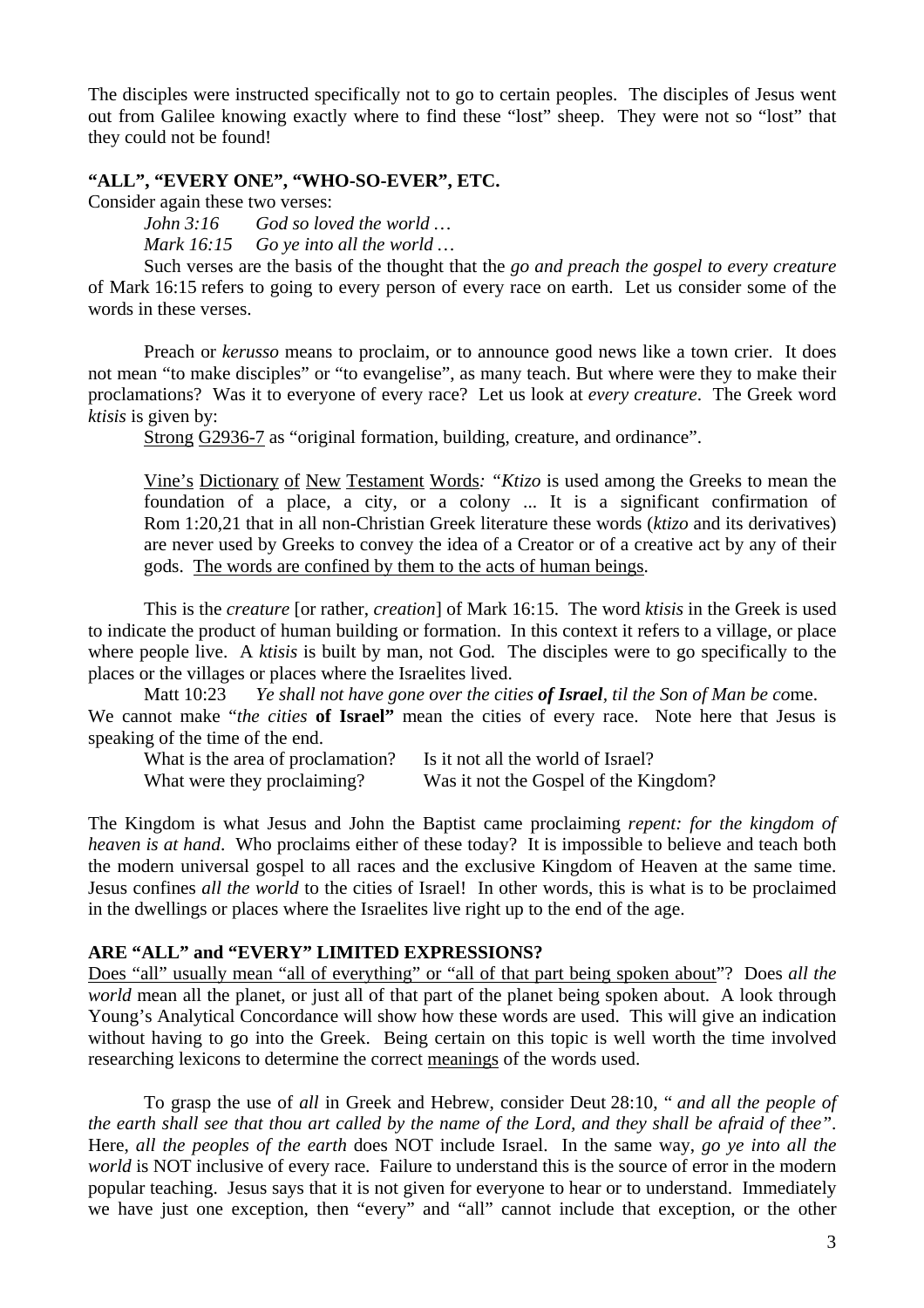exceptions. If an exception is made about the Edomites who cannot find repentance, or of those Jesus said, *leave them alone*, then these cannot be part of the "all" being addressed. Jesus did not proclaim to certain peoples, as we have seen. Jesus said He was sent to Israel to save *His people* from their sins. Are we to be wiser than Jesus?

## **"ALL THE ENDS OF THE Earth"**

#### Isaiah 45:22 "*Look unto me and be ye saved, all the ends of the earth".*

At first glance, this appears to have a universal meaning. The word translated as the earth is the Hebrew word "*erets"* which is mostly translated as "country" or "earth" in the sense of a localised area or that earth belonging to a people [for example, the land, or earth, of Israel]. In context, this whole chapter is about Israel and no other. It certainly is not used in the generalised sense as the universalists who try to prove the expression *the ends of the earth* means every race or place on Earth.

## **"IN THEE SHALL ALL NATIONS BE BLESSED"**

Gal 3:7-9 *Know ye therefore that they which are of faith, the same are the children of Abraham. And the scripture foreseeing that God would justify the heathen through faith, preached (proclaimed) before the gospel unto Abraham, saying, in thee shall all nations be blessed. So then they which be of faith are blessed with faithful Abraham.* 

This verse together with and the verses below, are favoured by universalists because they seem to present a universal gospel for all races. "Nations" is sometimes translated emotively as "Heathen" to try to add weight to the universal argument. To understand any passage of Scripture it is necessary to look at it as a whole by going back to the prophecy behind it to see what it is fulfilling.

## [a] To Abraham:

*Gen 12:2,3 And I will make of thee a great nation, and I will bless thee, and make thy name great; and thou shalt be a blessing: and I will bless them that bless thee, and will curse him that curseth thee, and in thee shall all families of the earth be blessed.* 

*Gen 18:18 Seeing that Abraham shall surely become a great and a mighty nation, and all the nations of the earth shall be blessed in him?* 

*Gen 22:18 And in thy seed shall all the nations of the earth be blessed; because thou hast obeyed my voice*.

## [b] To Isaac:

*Gen 26:3 Sojourn in this land, and I will be with three, and will bless thee; for unto thee, and unto thy seed, I will give all these countries, and I will perform the oath that I sware unto Abraham thy father.* 

## [c] To Jacob:

*Gen 28:14 And thy seed shall be as the dust of the earth, and thou shalt spread abroad to the west, and to the east, and to the north, and to the south: and in thee and in thy seed shall all the families of the earth be blessed.* 

## [d] To Jabob/Israel in the Psalms:

*Psalm 22:27 All the ends of the world shall remember and turn unto the Lord: and all the kindreds of the nations shall worship before thee.* 

Here are six important verses that are used to support the doctrine of universal racial salvation. Indeed, they do appear to give valid support on the surface. But do they actually say what the religious translators make them say? Is this the problem here? Let us look further.

## **THE "FAMILIES OF THE EARTH" BEING BLESSED IN ABRAHAM**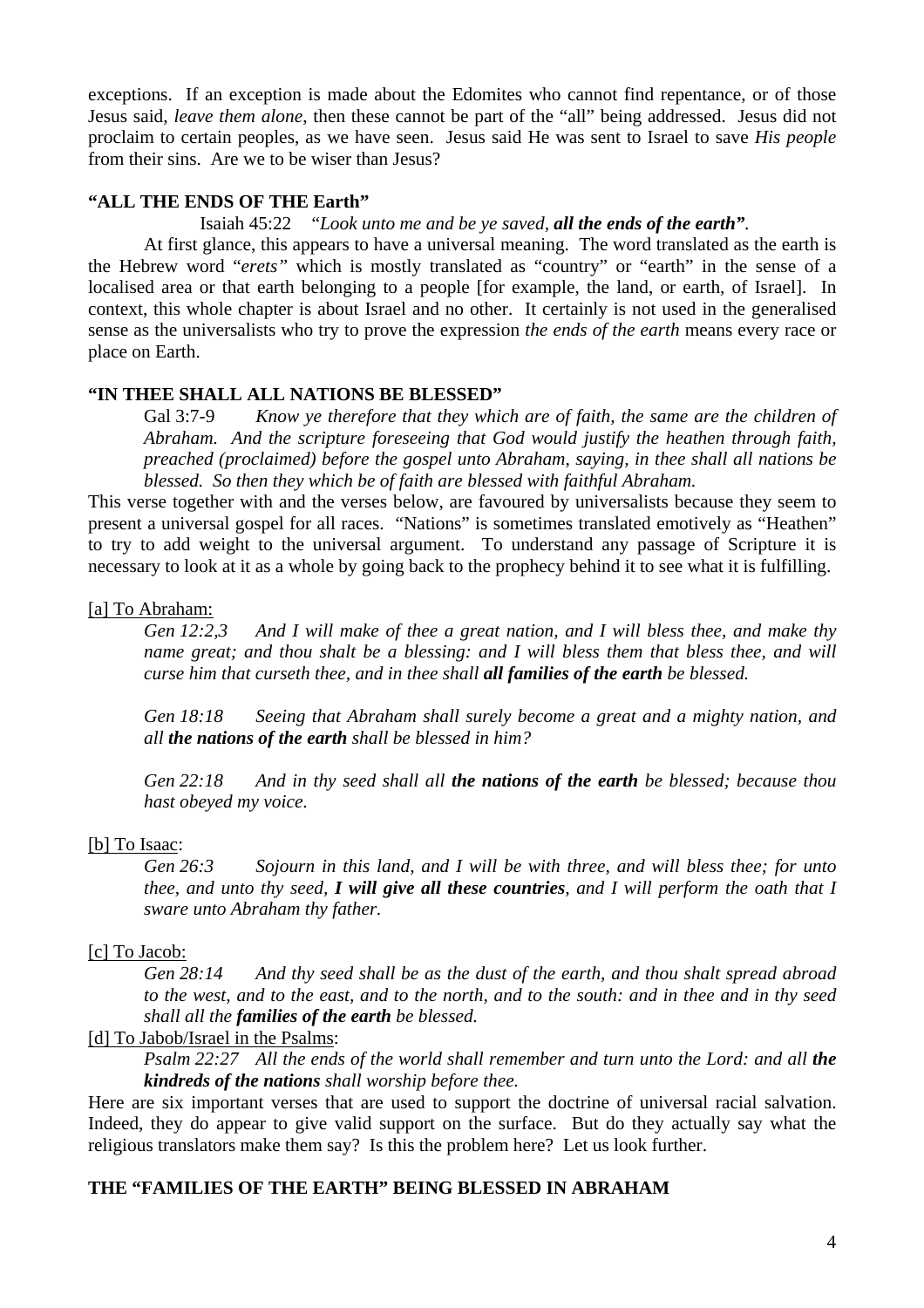The major source of error in these *blessing* passages is what we mean by certain words. We have different words translated as *earth* and the *ground*, *countries* and the *land*, as also occurs with the words translated *nations*, *families* and *kindreds.* Although an extensive technical Hebrew language exposition is beyond the scope of this paper, there are things that need to be pointed out.

Originally Abraham was told to go from his father's house unto an *eretz* that God would show him. If *eretz* here is the whole Earth, then Abraham must have gone to another planet! Abraham was told *all The 'Earth' which thou seeth, I will give thee*. He was told to arise and walk through the earth. Did he walk across the whole globe? So we have to ask if this 'earth' is the whole earth or the Promised Land. It is not all the '*eretz*s of all the races on earth. Abraham was told to get himself out of his present *earth* and to go to *THE earth*. There are many references that give confirmation of the meaning. *THE earth* does not mean the whole globe, but rather that portion belonging to the particular area or person under consideration.

Contrary to popular presentation, we must note that in Genesis 12:3, the 'them' in *"I will bless them"* is plural, whereas the 'him' in *I will curse him* is singular. The Hebrew allows for two possible translations of *be blessed*, namely:

[1] "May be blessed in, or by, association with thee", and

[2] "May bless themselves" [as the RV footnote says].

Some awkward questions could be posed here if it was to be taken that *all nations* had the meaning of "every race on earth":

- 1. If those who curse Abraham are cursed, how could those so cursed be part of *all nations* which were to be blessed?
- 2. Were the Egyptians blessed or cursed through Israel's presence during their captivity and also in the Exodus?
- 3. When the Children of Israel went into the Promised Land, they were told to exterminate all the Canaanite nations. Was not that an unusual way of blessing the Canaanites? After all, they were supposed to be part of *all nations*. Likewise Amalek was to be exterminated.
- 4. In Deut 23:6, God commanded Israel that they should not seek the peace or the prosperity of the Ammonites and the Moabites right up to the end of the age. Ezra 9:12 indicates similar treatment of the non-Israelites in the land. This is hardly a blessing on those nations, is it?
- 5. When The House of Judah was in captivity in Babylon, is there any evidence of Israel being a blessing to Babylon?
- 6. When the House of Israel was in captivity in Assyria, did this make the Assyrians blossom?
- 7. In prophecy why are all the forecasts concerning non-Israel nations always detailing them as being servants to Israel and for them to perish if they refuse this destiny? This is so right up to the end of the age.

The promise to Abraham was to "ALL" nations without any exceptions. "All" cannot include those who are cursed and those God says that He hates. Hence "all" means *all the nations of Israel*.

Throughout Scripture, Israel was *to dwell alone and shall not be reckoned among the nations* [Num 23:9]. Prophecy sustains this to the end.

*Daniel 7:27 And the kingdom and dominion, and the greatness of the kingdom under the whole heaven, shall be given to the people of the saints of the most High, whose kingdom is an everlasting kingdom, and all dominions shall serve him.* 

*Isaiah 60:12 For the nation and kingdom that will not serve thee shall perish; yea, those nations shall be utterly wasted.* 

*Zech 14:16,17 And it shall come to pass, that every one that is left of all the nations which came up against Jerusalem shall even go up from year to year to worship the King, the Lord of hosts, and to keep the feast of tabernacles. And it shall be that whoso will not come up of*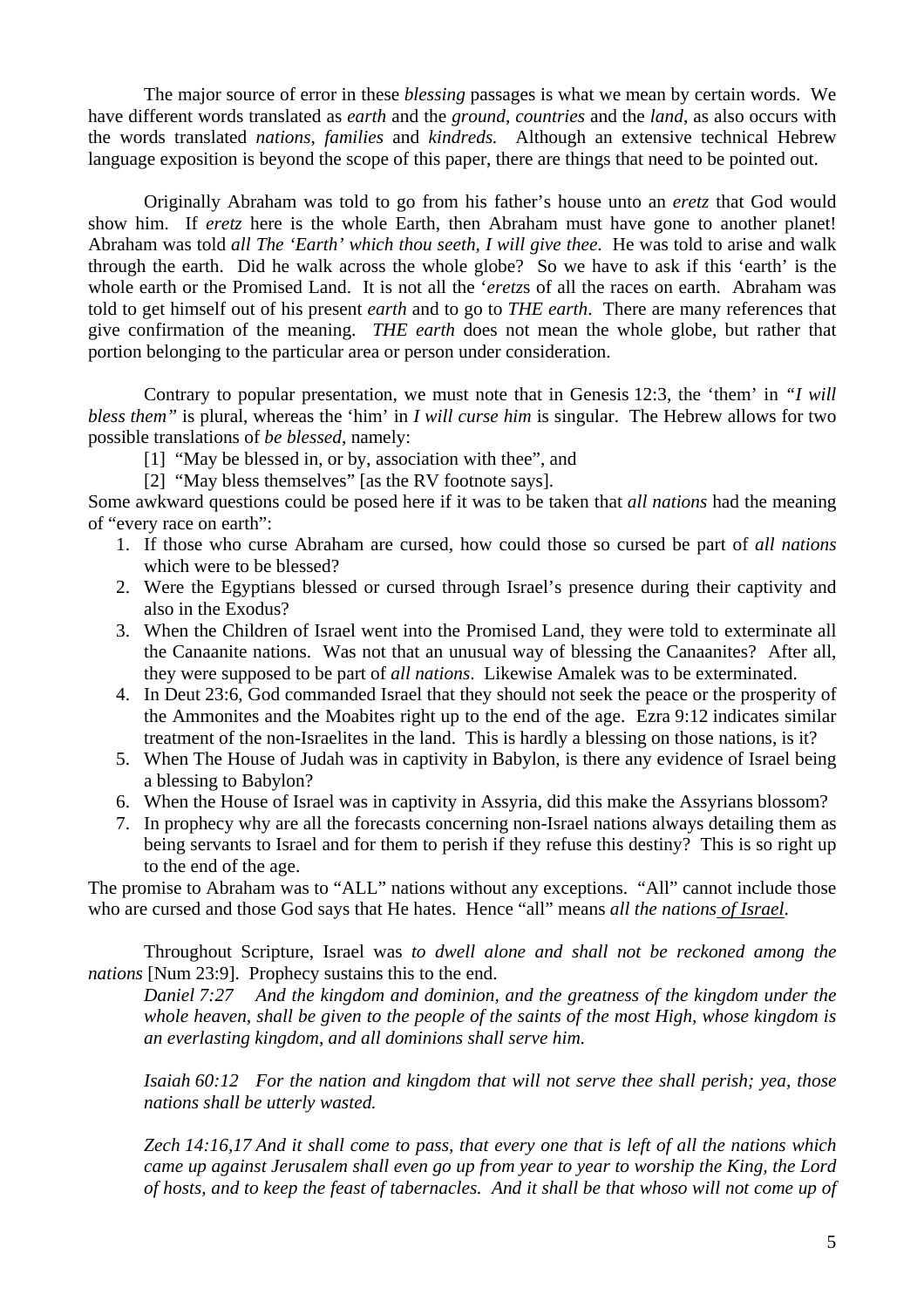*all the families of the earth unto Jerusalem to worship the King, the Lord of hosts, even upon them shall be no rain.* 

Israel and Judah were scattered among *all nations*, but are these other nations to be blessed? Jeremiah does not agree.

Jer 30:11 *… though I make a full end of all nations whither I have scattered thee, yet I will not make a full end of thee …* 

Jeremiah repeats this in Jer 46:28, addressing this to Jacob. In all these Scriptures we can see the unique place of Israel among the other nations. This continues after Jesus returns and Israel reigns with God over the other nations. Finally there will be no more death. What a blessing! The blessing is either given by this seed, or by the Act of God.

### **Quoting Lloyd Palmer of the USA on these words:**

"Whosever" is an objective pronoun. According to the *Oxford English Dictionary*, *"objective*" means: "*dealing with outward things or exhibiting facts uncolored by feelings or opinions; not subjective."* As an adjective, "whosoever" is used to modify and convey a, "*fair, impartial, equitable, neutral, open-minded and unprejudiced*" meaning to a noun.

In contrast, a subjective pronoun, according to Oxford, means: (of art, literature, written history, a person's view, etc) "*proceeding from personal idiosyncrasy or individuality; not impartial or literal.*" Now that we have examined the differences in "objective" and "subjective," which one of the two is in harmony with Scripture?

Jesus told His disciples, "*Ye have not chosen Me, but I have chosen you and ordained you…"(*John 15:16). This is a subjective statement, and not an objective one. This becomes a matter of doctrine. Do you follow the "*people choosing God*" notion, or do you surrender to the scriptural "*people chosen of God*" doctrine? Your answer will determine whether you think the word "*whosoever"* applies to anyone who confesses Christ (the people choosing God notion), or whether you embrace the revealed, "people chosen of God doctrine."

Allow me to ask this question: If all that a person has to do is "confess" Jesus as his personal Saviour, which is the doctrine of most Judeo-Christian churches, then why did Jesus say these words:

"*Not every one that saith unto me, Lord, Lord, shall enter into the kingdom of heaven; but he that doeth the will of my Father which is in heaven. Many will say to me in that day, Lord, Lord, have we not prophesied in thy name? And in thy name have cast out devils? And in thy name done many wonderful works? And then I will profess unto them, I never knew you: depart from me, ye that work iniquity."(Matt.7:21-23)* 

These words are strong ones, but they reveal that not every one who "confesses" Christ will be saved!

Universalists love to quote John 3:15-16 to claim that "*whosoever*" as it is used in these verses, applies to all ethnic groups. When we look up the Greek word that "*whosoever*" was translated from, we discover something unusual. The word is No. 3588 in *Strong's Greek Dictionary*. It is actually three words in Greek: "*ho, he, to, in all their inflection; the definite article; the (sometimes to be supplied, at others, omitted in English idiom): the, this, that, one, he, she, it,* etc." The list is all subjective words. None of the words could be considered as objective.

In other words, "he", "she", and "it", etc, are subjective pronouns. Subjective pronouns are exclusive. Therefore, the catch-all word "*whosoever*" is a misleading word to use, because it totally changes the inflection.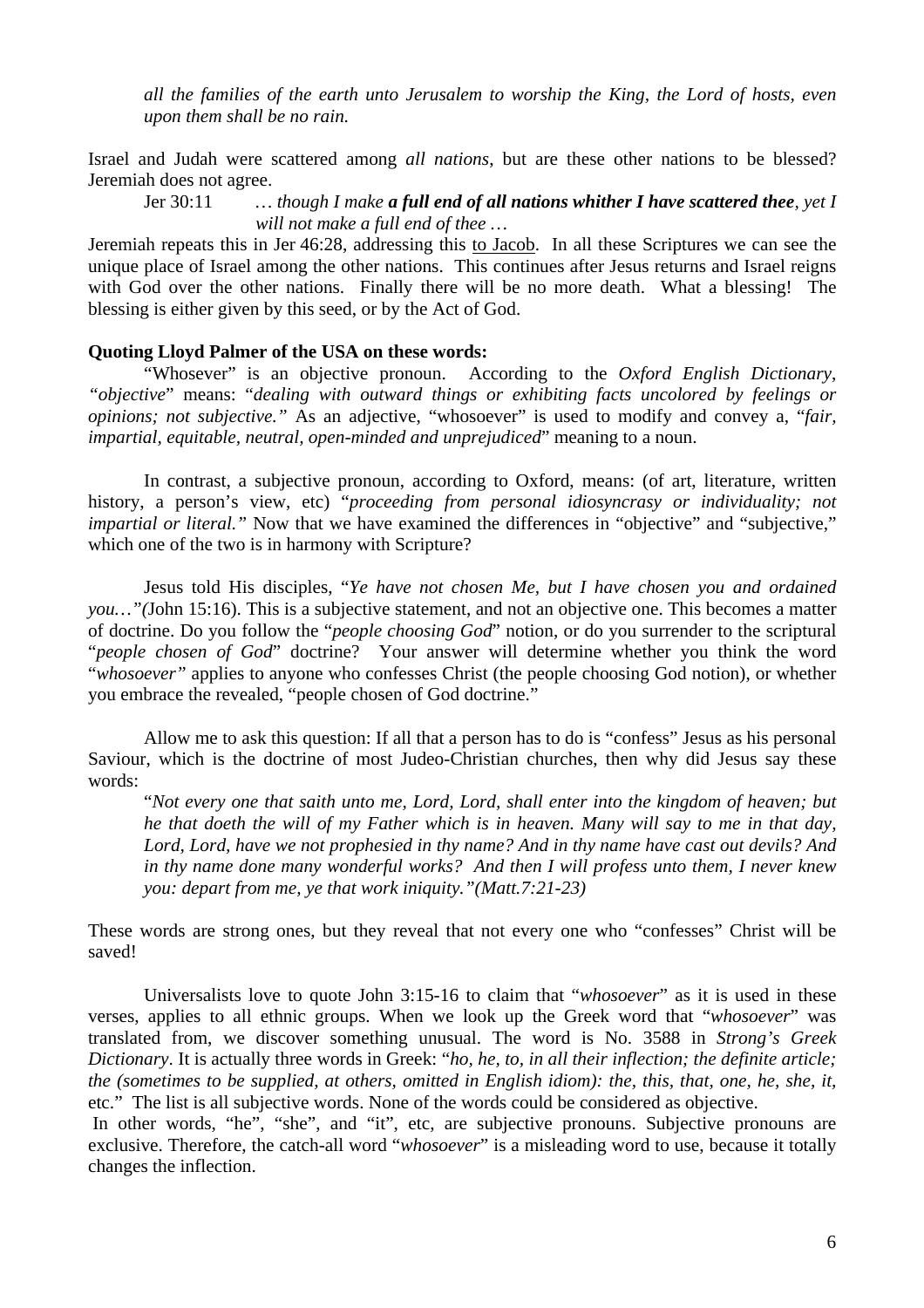I suggest that a corrected phrase be used in place of the word "*whosoever*." The phrase "*those who*" doesn't destroy the "people chosen of God" doctrine of the Bible. For example, lets delete "*whosoever"* and apply "*those who*" in those two verses of John 3:15-16:

*"That those who believe in him should not perish, but have eternal life. For God so loved the world, that He gave His only begotten Son, that those who believe in Him should not perish, but have everlasting life."* 

Now it becomes far less inclusive when properly translated and removes the concept that Jesus was speaking generally as many are inclined to see. So the next time you read Scripture and come upon the word "whosoever," try substituting "*those who*" and see if it doesn't make for better Bible exegesis. When you understand the "people chosen of God" doctrine, you will also comprehend that our English translators chose of "*whosoever'* was a bad choice that led to the Universalist's mistaken assumption that Jesus was speaking to all groups on an equal basis". (End Quote).

#### **EXAMPLES WHERE WE FIND THE WORD "ALL" THAT ARE NOT ALL INCLUSIVE.**

Matt. 2:3 *When Herod the king had heard these things, he was troubled, and ALL Jerusalem with him. And when he had gathered ALL the chief priests and scribes of the people together, he demanded of them where Christ should be born.*

The word "all" is found twice in this passage, and "all Jerusalem" has the context of *"all the chief priests and scribes".* King Herod would not be demanding where the Christ would be born of a woman giving birth, neither would such a woman be troubled. Thus it does not include "all" of the other people in the city, and to say that every person in every situation was troubled would obviously be not true.

Matt. 3:5 *Then went out to him Jerusalem, and ALL Judaea, and ALL the region round about Jordan, And were baptized of him in Jordan, confessing their sins.* 

Again the word "all" appears twice. Very obviously John the Baptist could not have baptised every person in Jerusalem, or indeed every person in "all Judea". Thus "all" refers to that part who came from those locations, and not anyone else who stayed home. Also, it did not include the High Priest and the Roman garrison.

Matt. 27:24 *When Pilate saw that he could prevail nothing, but that rather a tumult was made, he took water, and washed his hands before the multitude, saying, I am innocent of the blood of this just person: see ye to it. Then answered ALL the people, and said, His blood be on us, and on our children.*

Perceptibly, "all the people" means that part of the people who were present before Pilate, and does not include anyone else.

Mark 7:14 *And when he had called all the people unto him, he said unto them, Hearken unto me EVERY ONE of you, and understand*:

Here, "all the people" does not include the Scribes and Pharisees Jesus had been talking to immediately before this, and "all" has the meaning of all those others then present, as does "every one of you".

Acts 3:9, *And ALL THE PEOPLE saw him walking and praising God: And they knew that it was he which sat for alms at the Beautiful gate of the temple: and they were filled with wonder and amazement at that which had happened unto him. And as the lame man which was healed held Peter and John, ALL THE PEOPLE ran together unto them in the porch that is called Solomon's, greatly wondering*.

Again, "all the people" that occurs twice in this passage can only refer to that part of "all the people" who were present.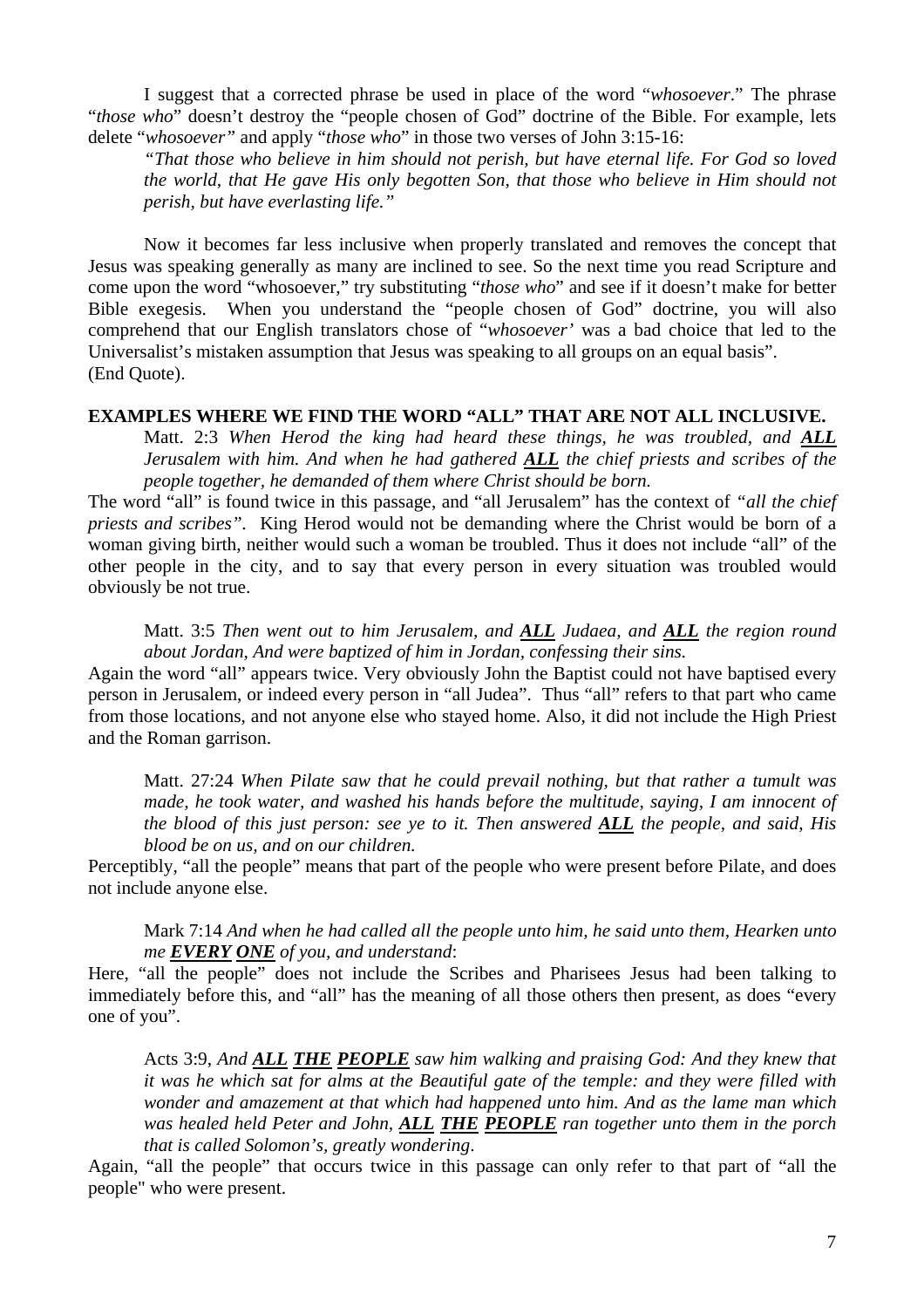There is a Scripture in Rev. 13:7, which is taken totally out of context, and used by many preachers to deceive mankind, and bring great fear upon them. That verse says (speaking of the anti-christ), "*And it was given unto him to make war with the saints, and to overcome them: and power was given him over ALL KINDREDS AND TONGUES, AND NATIONS."*

And the next verse says, "*And ALL that dwell upon the earth shall worship him, whose names are not written in the Book of Life of the Lamb slain from the foundation of the world".*

Thus "*all kindreds*" does not include those whose names are written in the Book of Life. False preachers point to the word "all" in verse 7, and again in verse 8, without giving consideration to the context itself. There are many, many times throughout the Bible when the word "all" is put for "a part", even in the same way that we use the word in our every day life. Often we use terms such as "*everybody in town was at the meeting***",** or **"***the water was all over the place***",** and so forth.

In Genesis. 6, when God was talking about bringing a flood upon the Earth in verse 13, God said, "*The end of ALL FLESH is come before Me*." Then in verse 17, God said, "In Genesis 6:17, "And, behold, I, even I, do bring a flood of waters upon the earth, to destroy **ALL FLESH**, wherein *is the breath of life, from under heaven; and EVERYTHING that is in the earth shall die*", we know that Noah did not die as part of "all flesh". Again, "all" is being used with the meaning of "a part" or "the greater part.

In Joshua 6:21, "*And they utterly destroyed ALL THAT WAS IN THE CITY, both man and woman, young and old, and ox, and sheep, and ass, with the edge of the sword*", we know that Rahab was not part of "all" that was destroyed in that city.

In 1 Kings 11:16, *"For six months did Joab remain there with all Israel, until he had cut off EVERY MALE in Edom:) That Hadad fled, he and certain Edomites of his father's servants with him, to go into Egypt; Hadad being yet a little child*", did "every male" include male children? Did "every male" include those Edomites who fled? If the entire Edomite male population on earth had been slain, how could Edomites be found after this?

In Luke 2:1, "*And it came to pass in those days, that there went out a decree from Caesar Augustus, that ALL THE WORLD should be taxed. (And this taxing was first made when Cyrenius was governor of Syria.) And ALL went to be taxed, every one into his own city"*, we can see that "all the world" has the meaning of "all that world". This is how "all the world" is used in "*Go ye into all the* (that) *world and preach the Gospel*".

In Romans 1:8, "*First, I thank my God through Jesus Christ for you all, that your faith is spoken of throughout THE WHOLE WORLD"*, do we believe that "*the whole world"* included the Chinese, the Maoris and the Aztecs?

In Rom. 10:18, "*I say, Have they not heard? Yes verily, their sound went into ALL THE EARTH, and their words unto THE ENDS OF THE WORLD. But I say, Did not Israel know"?*, again did "*all the earth*" and "*the ends of the world*" include say Australia, or was it confined to all "that world" of the context, Israel?

In Col. 1:23, "*If ye continue in the faith grounded and settled, and be not moved away from the hope of the gospel, which ye have heard, and which was preached TO EVERY CREATURE WHICH IS UNDER HEAVEN***",** could "*every creature under heaven"* be extended beyond those to whom Paul preached?

These are just a sample of verses that show how Scripture uses phrases, and if we use them otherwise, we must come to wrong conclusions. These wrong conclusions then lead on wrong evangelism and also to the interpretation of prophecy. Let us consider some of these.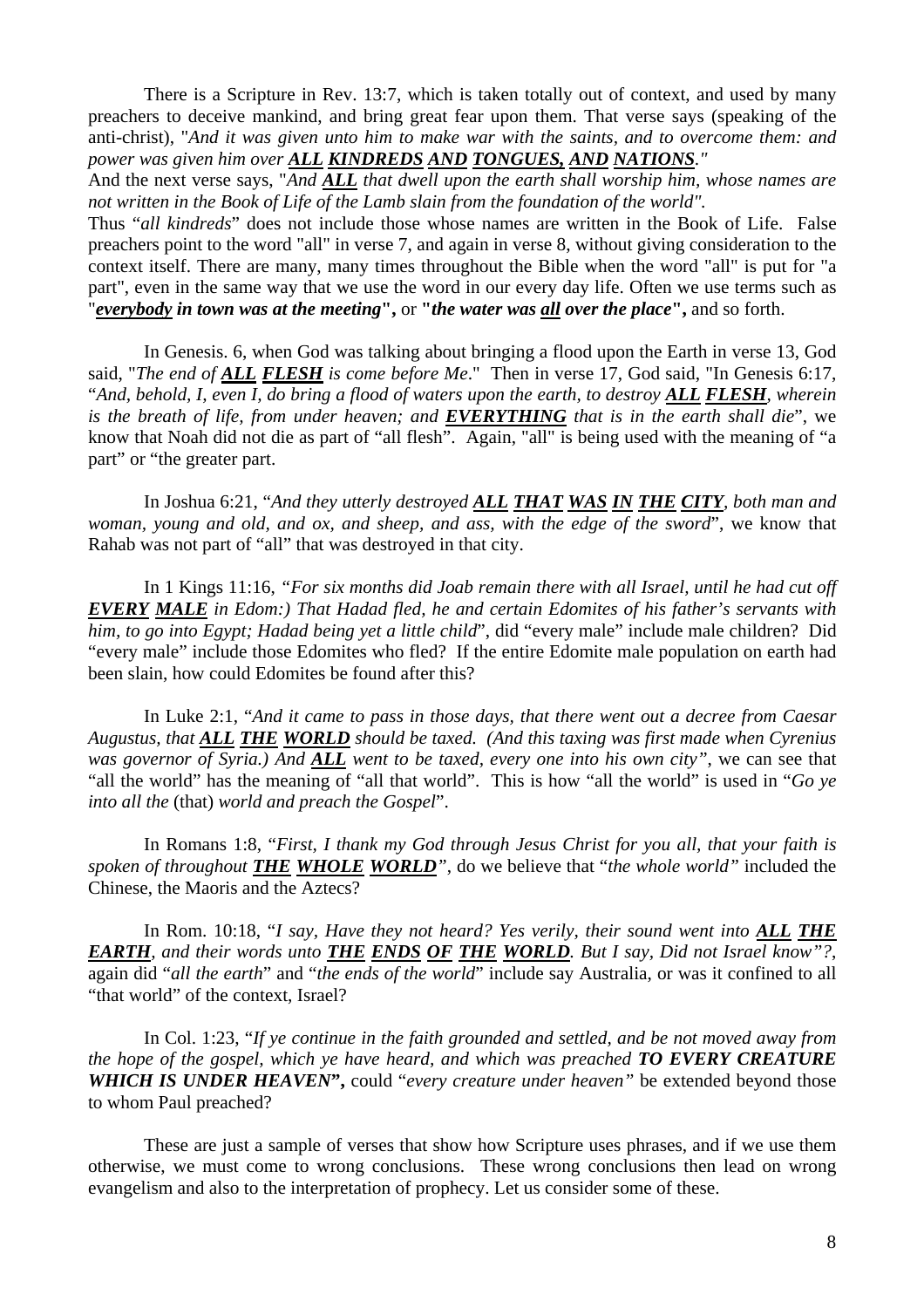If those preachers who are telling us that the antichrist will rule all nations, and kindreds upon the face of the Earth, if they are not fear-mongering, then why do they not put the same emphasis on Dan. 11:41, where it is speaking of the antichrist at the height of his power and glory. There it says that antichrist will overthrow many countries, then it says, "*But these shall escape out of his hand, even Edom, and Moab, and chief of the children of Ammon*." If the same people were occupying the same territory, this would be modern day Jordan, and some territory close by. So we must ask, if the antichrist at the time is going to have his throne in Jerusalem, and will not be able to get control of Jordan, which is just next door, and the area around about, why should we believe that he will rule the whole Earth? But if this is not the present application, "all nations" does not include those that escape.

Also, in Matthew 24, in answer to one of the three questions Jesus was asked, He spoke of that future time when the antichrist will be at the height of his glory, and ruling all that he will be able to rule. And if there is not going to be any place on Earth that the anti-christ will not rule, then why did Jesus say, *"Let them which be in Judea flee into the mountains*", verse 16? Why flee if there is no place to go to? And why would Jesus bother to tell the people to flee, if the antichrist is going to be ruling every foot of land? In that case, there would be no place to go.

Also, the prophet, Isaiah, gets in on this subject, and confirms the scripture in Dan. 11:41. In Isaiah 16:1-4, we are told that those fleeing Israelites, mentioned in Matthew 24:16, will go to Moab, and will be hidden in Moab until the end of the age when Jesus Christ will come, and the antichrist will be consumed out of the land. Is it not a fair question to ask, that since the fleeing Israelis will be protected in Moab from the forces of the antichrist, is it not then a fair assumption that the antichrist will not be in charge in Moab, and especially since the scripture says that he will not be?

In the book of Dan. 2, that prophet was talking to Nebuchadnezzar, who was the king of Babylon at that time, and Daniel said to him in verse 38, "*And wheresoever the children of men dwell, the beasts of the field, and the fowls of the Heaven hath He given unto thy hand, and hath made thee ruler over them all."* So it must be asked if Nebuchadnezzar ruled America? Did he rule Japan? And the rest of the world? The answer of course is that he did not. He ruled only in the Middle East, and yet he was spoken of as "*ruler over them all*".

Then Dan. 2:39, it speaks of the third kingdom of brass (which was the Grecian Empire), and it says, "*that it would bear rule over all the earth*". So again, did the Grecian Empire cover the whole earth, as we know it today, or just the Middle East? If your answer is the Middle East, you are right. Yet, the same term was used of that kingdom in Dan. 2:39, as is used of the antichrist in Rev. 13:7&8. So, neither one did, nor will, rule every nation on earth.

If a person would read these prophetic passages, and try to apply the same rule as some do on Rev. 13:7-8, we would have a big, big mess, and we would have contradiction after contradiction in the Bible.

#### **CONCLUSION.**

As pointed out earlier, Jesus says that it is not given for everyone to hear or to understand. Speaking to His disciples about the Edomite leadership of the Judean nation He said, "*Because it is given unto you to understand the mysteries of the kingdom of heaven, but to them it is not given*"-[Matt.13:11]. How then would Jesus send us to people who cannot "hear"? How could they be converted if *"faith comes by hearing*" as we are told? Immediately we have just one exception like this, then "every", "all" and "whosoever" cannot include that exception, or the other exceptions. If an exception is made about the Edomites who cannot find repentance, or of those born as tares about which Jesus said, "Leave them alone", then these cannot be part of the "all" being addressed. Jesus did not address certain peoples, as we have seen. Jesus said He was sent to Israel and to save "His people"